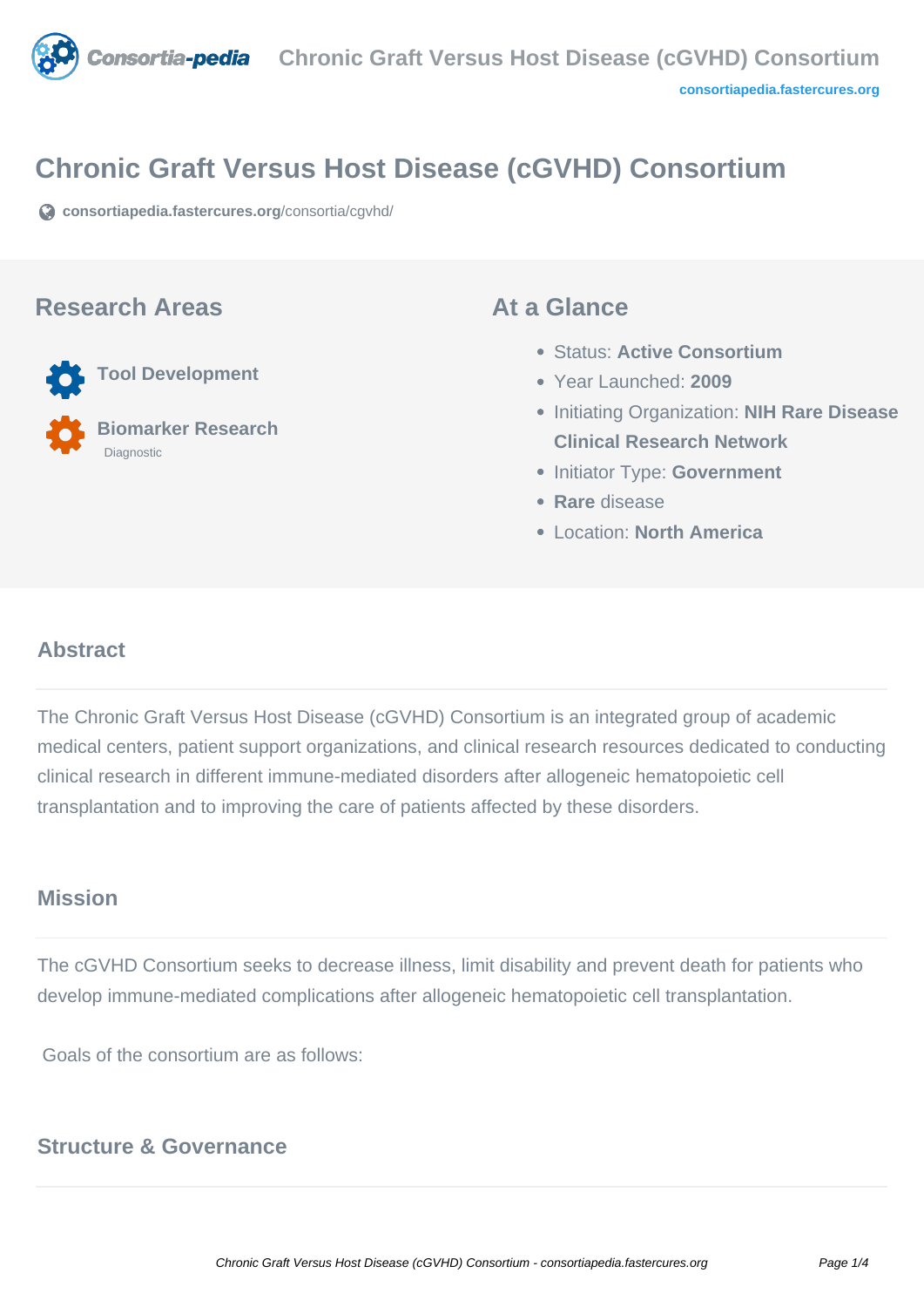

This consortium is part of the Rare Diseases Clinical Research Network (RDCRN), an initiative of the Office of Rare Diseases Research, National Center for Advancing Translational Sciences (NCATS). The RDCRN is designed to advance medical research on rare diseases by providing support for clinical studies and facilitating collaboration, study enrollment, and data sharing. Through the RDCRN consortia, physician scientists and their multidisciplinary teams work together with patient advocacy groups to study more than 200 rare diseases at sites across the nation.

 Funding and scientific oversight for the RDCRN are provided by NCATS and 10 National Institutes of Health (NIH) components: Eunice Kennedy Shriver National Institute of Child Health and Human Development; National Cancer Institute; National Heart, Lung and Blood Institute; National Institute of Allergy and Infectious Diseases; National Institute of Arthritis and Musculoskeletal and Skin Diseases; National Institute of Dental and Craniofacial Research; National Institute of Diabetes and Digestive and Kidney Diseases; National Institute of Mental Health; National Institute of Neurological Disorders and Stroke; and Office of the Director. In addition, patient advocacy groups provide funds for many of the projects.

# **Financing**

Funded by NIH, the cGVHD Consortium is part of the RDCRN.

# **Impact/Accomplishment**

Chronic Graft versus Host Disease Projects:

 6501: Longitudinal Study of Immune Mediated Disorders after Allogeneic HCT Protocol (Immune Mediated Disorders after Allo-HCT)

 6504: A Phase II Study of Bandage Lenses for Ocular Graft-versus-host Disease after Allogeneic Hematopoietic Cell Transplantation

Cutaneous Sclerosis

6502: A Randomized Phase II Study of Imatinib and Rituximab for Cutaneous Sclerosis after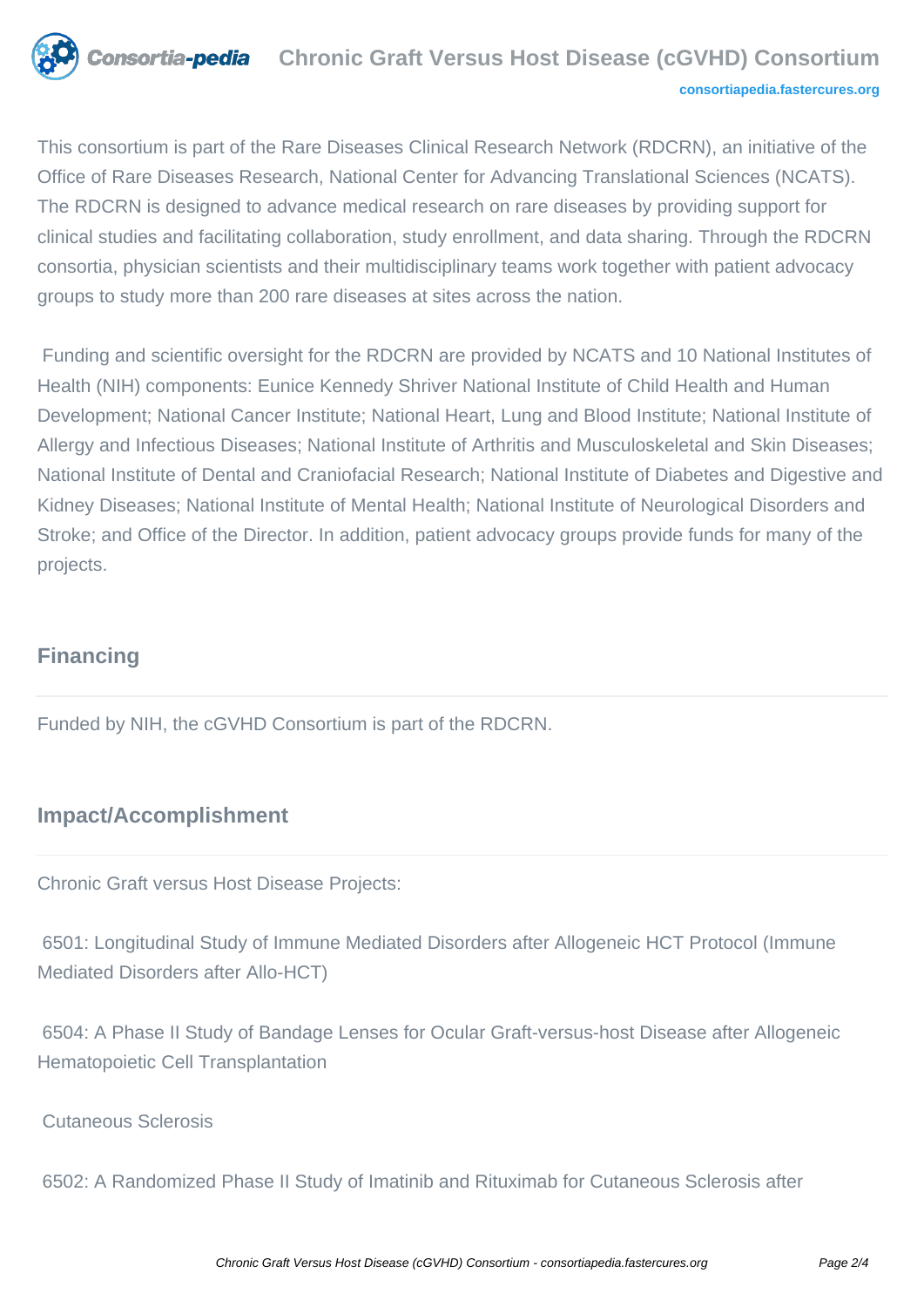

**[consortiapedia.fastercures.org](http://consortiapedia.fastercures.org/)**

Allogeneic Hematopoietic Cell Transplantation

Bronchiolitis Obliterans

6503: Targeted Therapy of Bronchiolitis Obliterans Syndrome (BOS)

# **Links/Social Media Feed**

| Homepage                     | http://www.rarediseasesnetwork.org/cGVHD/index.htm |
|------------------------------|----------------------------------------------------|
| <b>Points of Contact</b>     |                                                    |
| chronicGVHDstudies@fhcrc.org |                                                    |

### **Sponsors & Partners**

Cleveland Clinic Dana Farber Cancer Institute Fred Hutchinson Cancer Research Center H. Lee Moffitt Cancer Center Mayo Clinic, Scottsdale, AZ Medical College of Wisconsin National Cancer Institute Roswell Park Cancer Center Stanford University University of Minnesota University of North Carolina Vanderbilt University Washington University, St. Louis Weill Cornell Medical College